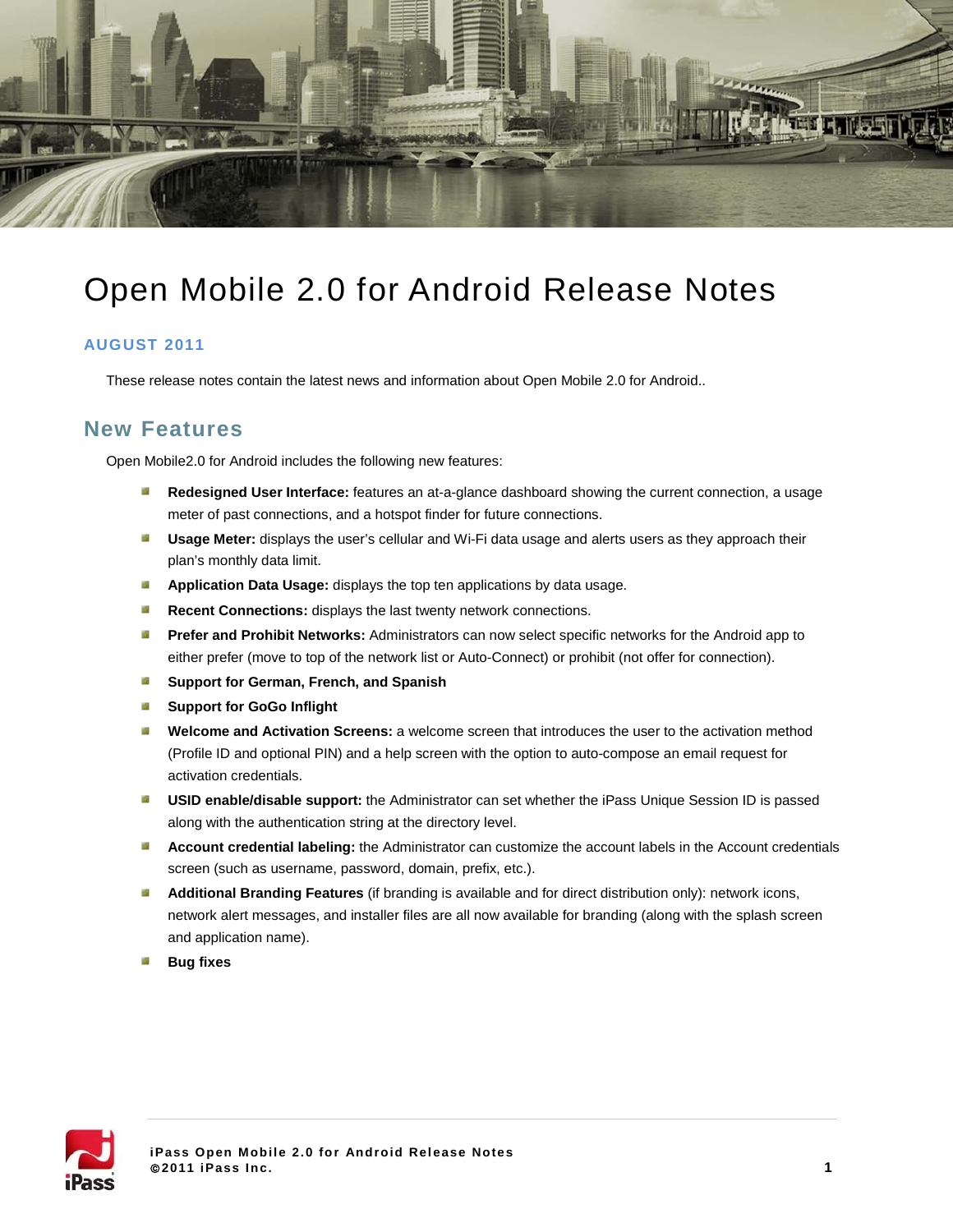# **Technical Requirements**

Using Open Mobile for Android requires a Wi-Fi capable device running Android 2.1 or later (the usage meter features, besides Recent Connections, require Android 2.2 or later) with HVGA or higher resolution. Users will need to have an iPass account in order for the service to function.

In addition, a user must be connected to the Internet by Wi-Fi or their cellular network to activate Open Mobile.

### **Resolved Issues**

This release of Open Mobile 2.0 for Android resolves the following issues:

| <b>Issue ID</b> | <b>Description</b>                                                                 |
|-----------------|------------------------------------------------------------------------------------|
| 109586          | The Open Mobile installer no longer shows a generic Android icon.                  |
| 110047          | Profile APK no longer fails to install the ZIP profile file in the Download folder |
| 110259          | Domain selection is no longer inconsistent.                                        |
| 110340          | CellId record is no longer missing in some SQM records.                            |

## **Known Limitations**

The following limitations are known for Open Mobile 2.0 for Android:

| <b>Issue ID</b> | <b>Description</b>                                                                                                                                                                                                                                  |
|-----------------|-----------------------------------------------------------------------------------------------------------------------------------------------------------------------------------------------------------------------------------------------------|
| 112684          | Branded clients have to be distributed directly using a bundled installer, and if the branding has<br>changed, the bundled installer has to be redistributed (a profile update will not generate the branding<br>changes).                          |
| 112362          | If a profile has a PIN assigned to it and the app was distributed directly (as a bundled installer), profile<br>updates will fail.                                                                                                                  |
| 112372          | If the device is connected to your computer by USB and mounted while the Open Mobile app is<br>running, the app will restart after the device is unmounted and unplugged. This behavior is by design,<br>but it may cause some SQM data to be lost. |
|                 | The first billing cycle in the usage meter will start on activation (not beginning of the billing month).                                                                                                                                           |
| 107290          | Due a limitation in the Android OS, uninstalling Open Mobile may not delete all directories.                                                                                                                                                        |